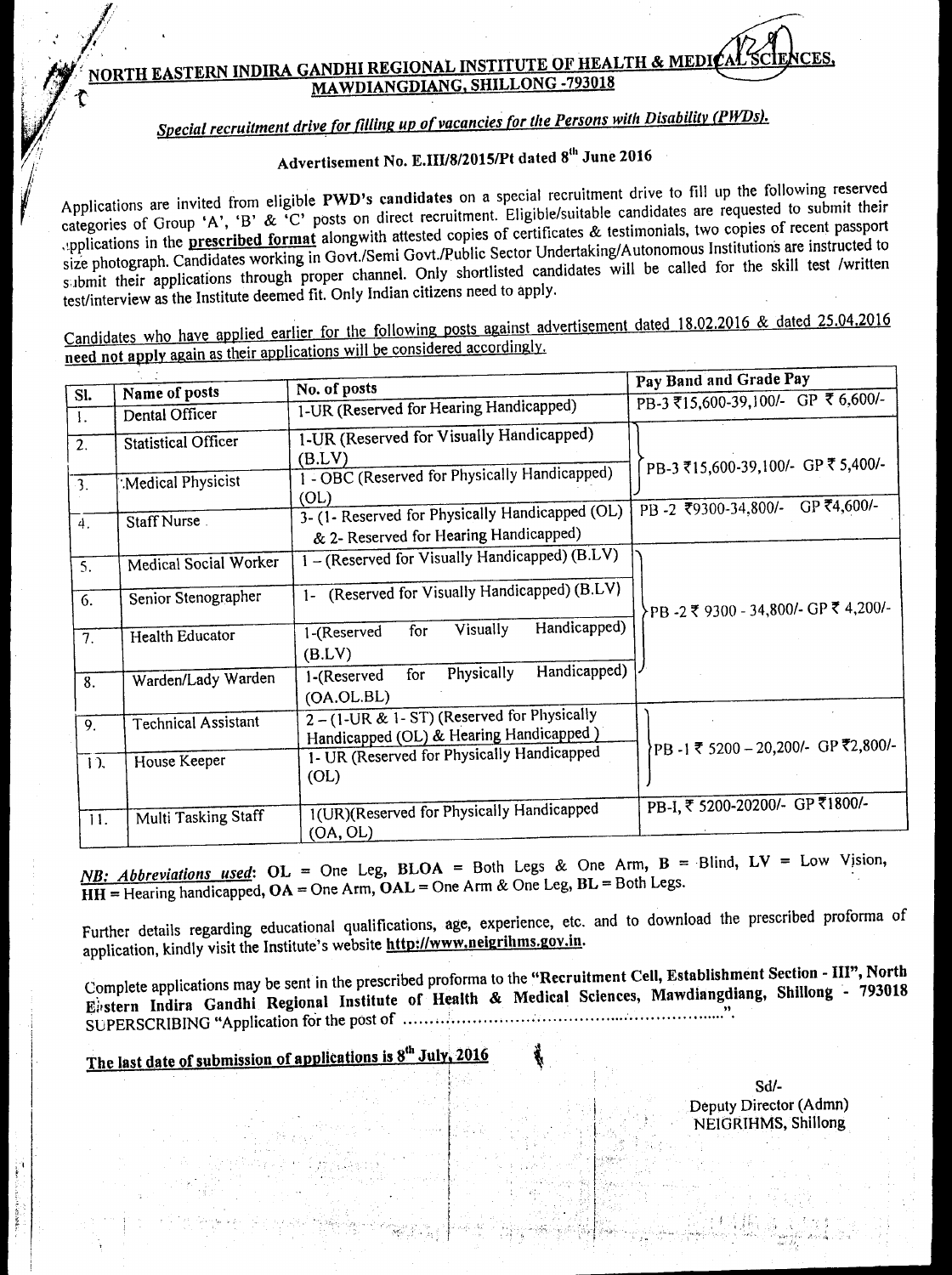**NORTH EASTERN INDIRA GANDHI REGIONAL INSTITUTE OF HEALTH & MEDICAL SCIENCES, MAWDIANGDIANG, SIlrL LONG** -793018

### Special recruitment drive **for filling up of vacancies for the Persons with Disability (PWDs).**

## **Advertisement No.E.III/8/2015/Pt dated 8 th June 2016**

Applications are invited from **eligible PWD's** candidates on a special recruitment drive to fill up the following reserved categories of Group 'A', 'B' & 'C' posts on direct recruitment. Eligible/suitable candidates are requested to submit their applications in **the prescribed format alongwith attested copies of certificates & testimonials, two copies of recent passport size photograph. Candidates working** in Govt./Semi Govt./Public Sector Undertaking/Autonomous Institutions are instructed to submit their applications through proper channel. Only shortlisted candidates will be called for the skill/written test/interview as the Institute deemed fit. Only Indian citizens need to apply. **Candidates who** have applied earlier for any of the below mentioned posts against advertisement dated 18.02.2016 & dated 25.04.2016 **need not apply again since their applications will be considered accordingly.** 

| SI. | Name of post(s)            | No. of $post(s)$                                               | Pay Band &<br><b>Grade Pay</b>                              | Educational qualification & experience                                                                                                                                                                                                                                                                                                                                                                                                                                                                                                           | Age Limit (as<br>on closing date<br>of applications) |
|-----|----------------------------|----------------------------------------------------------------|-------------------------------------------------------------|--------------------------------------------------------------------------------------------------------------------------------------------------------------------------------------------------------------------------------------------------------------------------------------------------------------------------------------------------------------------------------------------------------------------------------------------------------------------------------------------------------------------------------------------------|------------------------------------------------------|
|     | Dental Officer<br>المتحصر  | 1-UR<br>(Reserved<br>for<br>Hearing Handicapped)               | PB-3 ₹15,600-39,100/-<br>Grade Pay $\overline{\xi}$ 6,600/- | <b>Essential:</b><br>1. A recognized postgraduate qualification Viz. MDS in the<br>specialty concerned.<br>Or<br>i. A recognized Dental Qualification included in the<br>$part - 1$ or part - III of the Schedule to the Dentistry<br>Act 1948 (Person possessing qualifications included<br>in part – I or specified in the sub-section (1) or (2) or<br>(4) of section 10 of the Dentist Act, 1948).<br>ii. 8 (eight) years experience as Dentist preferably in a<br>Medical Institute.<br>2. Must be registered with Dental Council of India. | Not exceeding<br>45 years                            |
| 2.  | <b>Statistical Officer</b> | $1$ -UR<br>(Reserved<br>for<br>Visually Handicapped)<br>(B.LV) | PB-3 ₹15,600-39,100/-<br>Grade Pay ₹5,400/-                 | Post Graduate degree in Statistics from a recognized<br>University.<br>Post Graduate Diploma in Computer Application<br>(PGDCA) from a recognized Institution.<br>$3.2$ (two) years experience in statistical work related to the<br>field of health preferably in a Medical Institute.                                                                                                                                                                                                                                                          | exceeding<br>Not<br>35 years                         |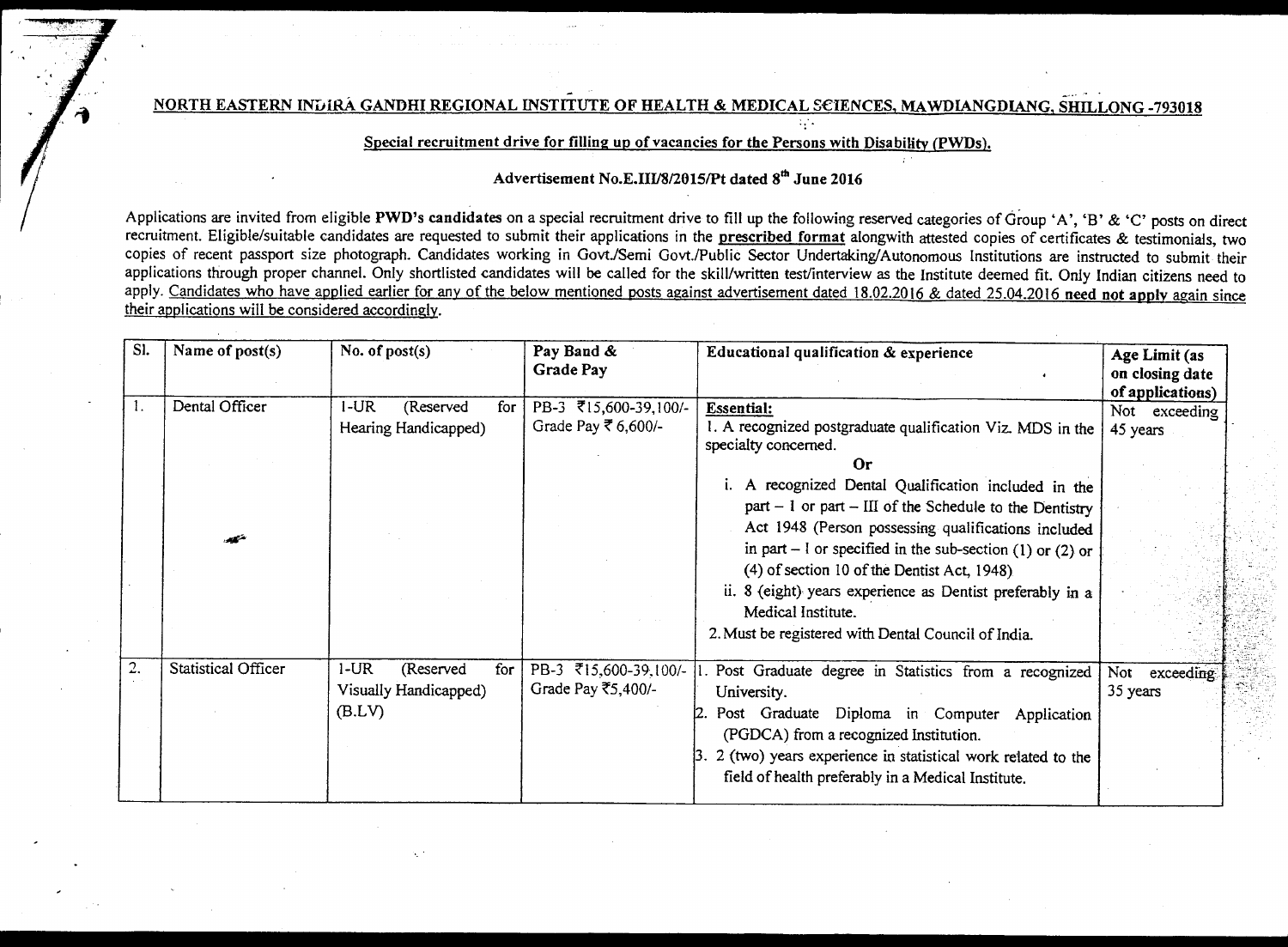|    |                                    | 1 (OBC) (Reserved for                                                          | PB-3 ₹15,600-39,100/-                | 1. M.Sc in Medical Physics or equivalent from a recognized                                                                                                                                                                  | Not exceeding              |
|----|------------------------------------|--------------------------------------------------------------------------------|--------------------------------------|-----------------------------------------------------------------------------------------------------------------------------------------------------------------------------------------------------------------------------|----------------------------|
| 3. | <b>Medical Physicist</b>           | Physically Handicapped)<br>(OL)                                                | Grade Pay ₹5,400/-                   | University.<br>- Or<br>2. (i) M.Sc in Physics from a recognized University.                                                                                                                                                 | 35 years                   |
|    |                                    |                                                                                |                                      | post Graduate diploma/<br>degree in<br>$(ii)$ A<br>Radiological/Medical Physics from a recognized<br>university/institution.                                                                                                |                            |
| 4. | <b>Staff Nurse</b>                 | Reserved for<br>$3-$<br>$(1 -$<br>Handicapped<br>Physically<br>Reserved<br>for | PB-2 ₹9300-34,800/-<br>GP ₹4,600/-   | <b>Essential:</b><br>1. Matriculation or its equivalent from a recognized<br>University/Board.                                                                                                                              | Not exceeding<br>35 years. |
|    |                                    | Hearing Handicapped)                                                           |                                      | 2. Certificate in General Nursing & Midwifery from a<br>recognized Institute or equivalent qualifications for male<br>nurse.                                                                                                |                            |
|    |                                    |                                                                                |                                      | 3. Should be registered as 'A' grade Nurse & Midwifery<br>with a State Nursing Council or equivalent qualification<br>for male nurse.                                                                                       |                            |
| 5. | Senior Stenographer                | 1- (Reserved for Visually<br>Handicapped) (B.LV)                               | PB-2 ₹9300 - 34,800/-<br>GP ₹4,200/- | 1. $12th$ class pass or equivalent from a recognized<br>Board/University.<br>2. Skill Test Norms                                                                                                                            | Not exceeding<br>30 years  |
|    |                                    |                                                                                |                                      | Dictation: 10 minutes at the rate of hundred words per<br>minute.<br>Transcription: 40 minutes (English) or 55 minutes                                                                                                      |                            |
| 6. | Social<br>Medical<br><b>Worker</b> | (Reserved for Visually<br>$1-$<br>Handicapped) (B.LV)                          | PB-2 ₹9300 - 34,800/-<br>GP ₹4,200/- | (Hindi) on computers.<br>Master degree in Social Work/Applied Sociology from a<br>recognized University<br>2. One year practical experience as Social Worker with a<br>Government Organization in a health related field or | Not exceeding<br>35 years. |
|    |                                    |                                                                                |                                      | reputed Welfare or Health Agencies recognized by<br>Government dealing with Medical/ Public Health<br>Service.                                                                                                              |                            |
| 7. | <b>Health Educator</b>             | 1- (Reserved for Visually<br>Handicapped) (B.LV)                               | PB-2 ₹9300 - 34.800/-<br>GP ₹4,200/- | Degree from a recognized University<br>2. Diploma in Health Education from recognized<br>Institution.                                                                                                                       | Not exceeding<br>35 years  |
|    |                                    |                                                                                |                                      | 3. Experience for not less than 5 years in Health Education<br>preferably in rural areas.                                                                                                                                   |                            |
| 8. | Warden/Lady Warden                 | 1- (Reserved for Physically<br>Handicapped)<br>(OA.OL.BL)                      | PB-2 ₹9300 - 34,800/-<br>GP ₹4,200/- | Bachelor's Degree from a recognized university.<br>in Hotel Management/House<br>2. Certificate/Diploma<br>keeping/material Management/Public Relation/Estate<br>Management.                                                 | Not exceeding<br>35 years. |
|    |                                    |                                                                                |                                      | 3. Four years' experience as Assistant Warden or six years'<br>experience as Housekeeper or in a similar capacity in a<br>Hostel of reputed Institution/Nursing College.                                                    |                            |

 $\mathcal{L}_{\text{max}}$  and  $\mathcal{L}_{\text{max}}$ 

المدادة والمنافس والمتمدد وسالا الشاوات المتحاف المستحداث المتحدة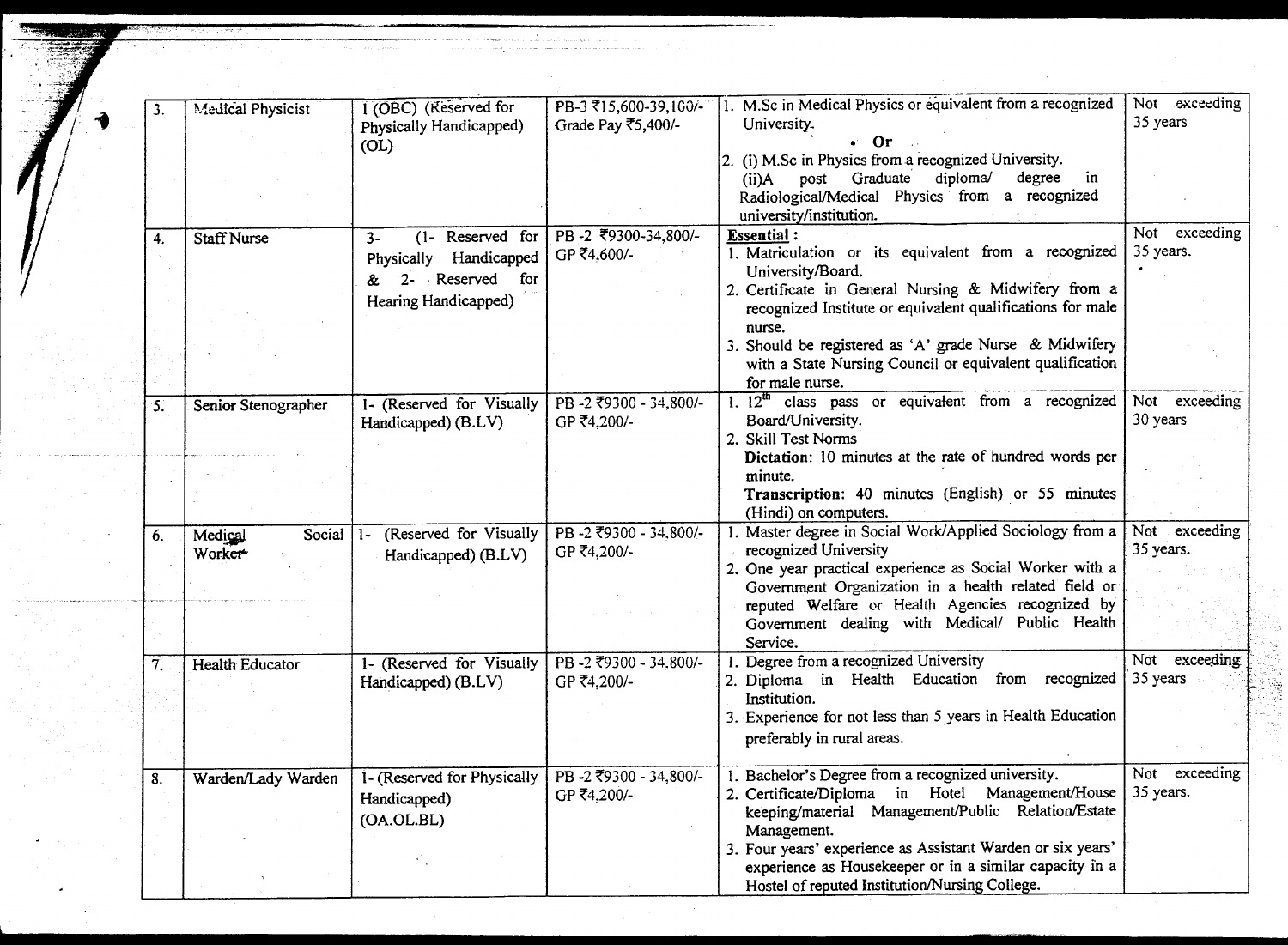| 9.  | Technical Assistant        | 1 - (UR) (Reserved for  | PB-I ₹ 5200-20200/-   | BSc cr-its equivalent from a recognized University with              |                  |
|-----|----------------------------|-------------------------|-----------------------|----------------------------------------------------------------------|------------------|
|     |                            | Physically Handicapped  | GP ₹ 2800/-           |                                                                      | exceeding<br>Not |
|     |                            | (OL) for Deptt of       |                       | two years experience in Haemodialysis from a reputed<br>Institution/ | 30 years         |
|     |                            | General Medicine)       |                       |                                                                      |                  |
|     |                            |                         |                       | Organization.<br>Or                                                  |                  |
|     |                            |                         |                       | 2.12 <sup>th</sup> with Science from a recognized Board/University   |                  |
|     |                            |                         |                       | with Diploma in Haemodialysis and two years experience               |                  |
|     |                            |                         |                       | in Haemodialysis from a reputed Institution/Organization.            |                  |
| 10  | <b>Technical Assistant</b> | I - (ST) (Reserved for  | PB-I ₹ 5200-20200/-   | .BSc from a recognized University with two years working             | Not<br>exceeding |
|     |                            | Hearing Handicapped for | GP ₹ 2800/-           | experience in Orthopedics unit of a Hospital with                    | 30 years         |
|     |                            | Deptt of                |                       | experience                                                           |                  |
|     |                            | Orthopedics)            |                       | of handling C-Arm for Orthopedics Surgery and Plaster                |                  |
|     |                            |                         |                       | Application.<br>0r                                                   |                  |
|     |                            |                         |                       | 2.12 <sup>th</sup> with Science from a recognized Board/University   |                  |
|     |                            |                         |                       | with Diploma in O.T. Technology and two years working                |                  |
|     |                            |                         |                       | experience in Orthopedics unit of a Hospital with                    |                  |
|     |                            |                         |                       | experience                                                           |                  |
|     |                            |                         |                       |                                                                      |                  |
|     |                            |                         |                       | of handling C-Arm for Orthopedics Surgery and Plaster                |                  |
| 11. |                            |                         |                       | Application.                                                         |                  |
|     | House Keeper               | 1- (UR) (Reserved for   | PB-I ₹ 5200-20200/-   | Bachelor's Degree from a recognized University.                      | Not exceeding    |
|     |                            | Physically Handicapped  | GP ₹ 2800/-           | 2. Certificate/Diploma in Hotel Management/House                     | 30 years         |
|     |                            | (OL)                    |                       | Keeping/Material Management/Public Relation/Estate                   |                  |
|     |                            |                         |                       | Management.                                                          |                  |
|     |                            |                         |                       | 3. Four years' experience in House Keeping or in a similar           |                  |
|     |                            |                         |                       | capacity in a Hostel of reputed Institution/Nursing                  |                  |
|     | مينتور                     |                         |                       | College.                                                             |                  |
| 12. | Multi Tasking Staff        | $I - UR$ (Reserved for  | PB-1 ₹5200 - 20,200/- | Matriculation or equivalent pass from a recognized Board/            | Not<br>exceeding |
|     |                            | Physically Handicapped  | GP ₹1,800/-           | University                                                           | 25 years.        |
|     |                            |                         |                       |                                                                      |                  |
|     |                            | (OL.OA)                 |                       | Or                                                                   |                  |

*NB: Abbreviations used:* **OL =** One Leg, **BLOA =** Both Legs & One Arm, **B =** Blind, LV = Low Vision, **HH =** Hearing handicapped, **OA =** One Arm, **OAL = One** Arm & One Leg, **BL =** Both Legs.

#### **General Information:**

- 1. Upper age limit is relaxable for Govt. servants up to 5 years in accordance with the instructions or orders issued by the Govt. of India.
- 2. Relaxation of upper age limit for SC/ST/OBC/Ex-serviceman/Handicapped/disabled candidates will also be allowed as per Govt. Rules, where reservations of posts are meant for these categories only.
- 3. Reservation for ST/SC/OBC and Physically handicapped will be as per Govt. of India norms.
- 4. Only those persons belonging to the respective category (i.e. PH, VH & HH) can apply for the respective posts as mentioned above.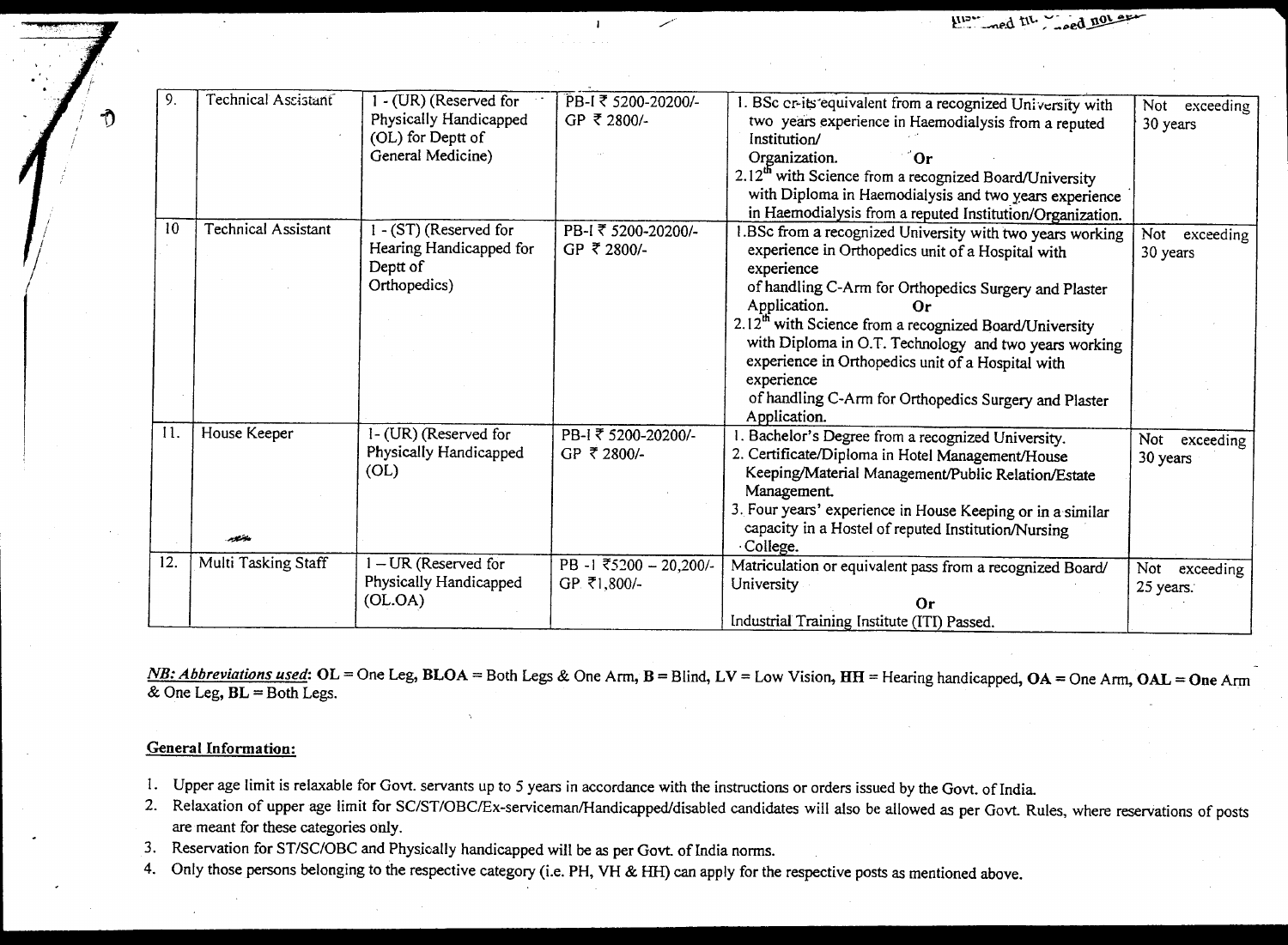- 5. Persons working under Central/State Government/Public Sector Undertakings/Autonomous organization should submit their applications through proper channel. They may, however, send an advance copy of the application along with enclosures which should reach before the prescribed last date.
- 6. For the posts reserved for PWD, the minimum degree of disability is 40 %. The candidates are required to produce necessary documents issued by the competent authority so as to substantiate that they belong to that category, failing which their application will be rejected out rightly.
- 7. Candidates applying against post reserved for OBC category must submit a valid (up-to-date) "Non Creamy Layer" certificate from the appropriate authority.
- 8. The decision of the Institute as to eligibility or otherwise of a candidate will be final.
- 9. The applicants, who do not have requisite qualifications up to the last date for submission of applications, will not be considered.
- 10. Canvassing of any kind will be a disqualification.
- 11. In case response to the post is large in number, screening will be restricted to those with higher percentage of marks.
- 12. Incomplete applications will not be considered.
- 13. Mere fulfilling the minimum educational qualification and experience doesn't bestow right to a candidate to be called for interview.
- 14. Institute reserves the right to reject or accept any candidature without assigning any reason thereof.
- 15. Due to dearth of quarters, the institute is not in a position to provide quarters to selected candidates. If quarters are not provided the officer will be entitled to House Rent Allowances (HRA) as per prescribed rules.
- 16. The number of vacancies indicated against each category of posts is provisional and may increase or decrease depending on the actual needs of the Institute.
- 17. The Institute will not be responsible for non-receipt/late receipt of any communication send by the candidates due to postal delay/lost in transit.
- 18. Complete applications may be sent in the prescribed proforma to the **"Recruitment Cell, Establishment Section III", North Eastern Indira Gandhi Regional Institute of Health and Medical Sciences, Mawdiangdiang, Shillong - 793018** SUPERSCRIBING "Application for the post of

**Prescribed proforma of application form can be downloaded in PDF format from Institute's website http:/www.neigrihms.zoy.in.** 

The last date of submission of applications is  $8<sup>th</sup>$  July, 2016

*Sd/-*  Deputy Director (Admn) NEIGRIHMS,Shillong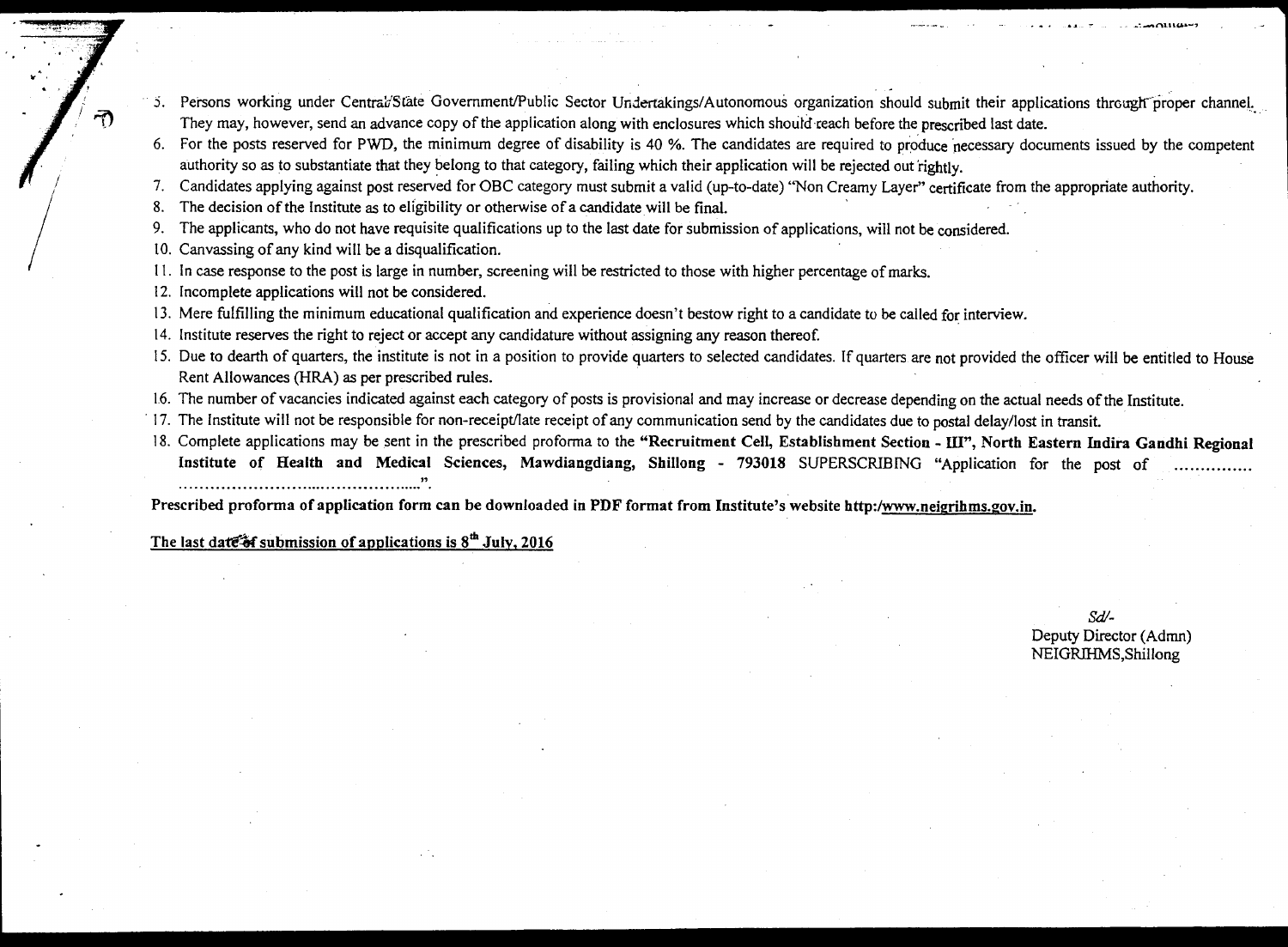

The last date of submission of applications is 8<sup>th</sup> July, 2016.

ban sangeh shi syndon

ban iai bteng ia kane ka

Sd/-

Deputy Director (Ad

وري 1415.02731 (1115.027) (1115.027)<br>15741: 9774127782 | Otrecior : 8974215734

793001, Meghalaya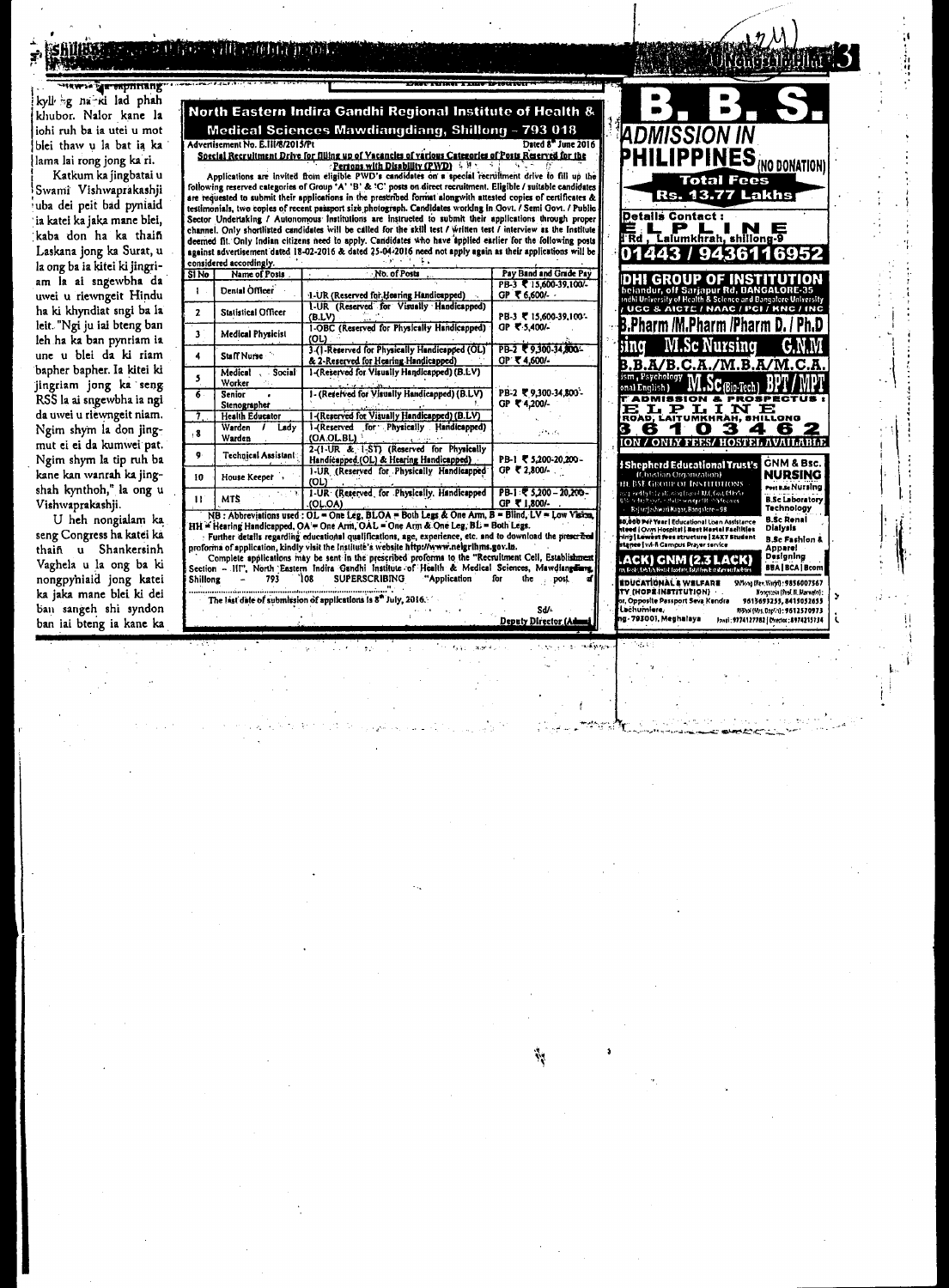# पूर्वोत्तर इंदिरा गाँधी क्षेत्रीय स्वास्थ्य और आयुर्विज्ञान संस्थान, मावाडियांगडियांग, <u>शिलांग - 793018</u>

## विकलांगजनों (दिव्यांगजनों) के लिए रिक्तियों भरने हेतु विशेष भर्ती अभियान

### विज्ञापन सं. ई. ।।।/8/2015/पार्ट दिनांक 8 जून, 2016

समूह 'क', 'ख' और 'ग' के पदों को सीधी भर्ती द्वारा भरने के लिए विशेष भर्ती अभियान के लिए पात्र दिव्यांगजन (पीडब्ल्यूडी) अभ्यर्थियों से आवेदन पत्र आमंत्रित किए जाते हैं। पात्र / उपयुक्त अभ्यर्थियों से अनुरोध है कि वे सभी प्रमाण-पत्रों और दस्तावेजों की सत्यापित प्रतियों, हाल ही में खींची गई पासपोर्ट आकार की फोटो की दो प्रतियों के साथ विहित प्रपत्र में अपना आवेदन-पत्र जमा करें। सरकारी / अर्द्ध-सरकारी / सार्वजनिक क्षेत्र के उपक्रम / स्वायत्तशासी संस्थानों में कार्यरत अभ्यर्थियों को यह अनुदेश दिया जाता है कि वे अपना आवेदन पत्र 'उचित माध्यम द्वारा' भेजें। संस्थान द्वारा उपयुक्त पाए जाने पर शार्टलिस्ट किए गए अभ्यर्थियों को ही कौशल परीक्षा / लिखित परीक्षा / साक्षात्कार के लिए बुलाया जाएगा। केवल भारतीय नागरिक ही आवेदन हेतु पात्र हैं।

जो अभ्यर्थी दिनांक 18.02.2016 तथा दिनांक 25.04.2016 के विज्ञापन में विज्ञापित निम्नलिखित पदों पर पहले <u>ही आवेदन कर चुके हैं उन्हें पुन: आवेदन करने की जरूरत नहीं है क्योंकि उनके आवेदन पत्र पर तदनुसार विचार</u> <u>किया जाएगा।</u>

| क्र.सं.          | पदों के नाम                  | पदों की संख्या                                                                                   | पै बैंड और ग्रेड पे                                               |
|------------------|------------------------------|--------------------------------------------------------------------------------------------------|-------------------------------------------------------------------|
| 1.               | दंत चिकित्सा अधिकारी         | 1-अनारक्षित (बंधिर व्यक्ति के लिए आरक्षित)                                                       | पीबी-3 15,600-39,100/-<br>$\overline{\Phi}$ .<br>जीपी 6,600/- रु. |
| 2.               | सांख्यिकी अधिकारी            | 1-अनारक्षित (दृष्टिहीन व्यक्ति के लिए आरक्षित)<br>(बी.एलवी)                                      |                                                                   |
| 3.               | मेडिकल फिजिसिस्ट             | 1-अन्य पिछड़ा वर्ग (शारीरिक रूप से विकलांग<br>व्यक्ति के लिए आरक्षित)                            | पीबी-3<br>15,600-<br>$39,100/ \bar{x}$ .<br>जीपी<br>5,400/- रु.   |
| $\overline{4}$ . | स्टॉफ नर्स                   | 3-(1-शारीरिक रूप से विकलांग व्यक्ति के लिए<br>आरक्षित (ओएल) और 2-बधिर व्यक्ति के लिए<br>आरक्षित) | पीबी-2 9300-34,800/- रु. जीपी<br>4,600/- $\overline{v}$ .         |
| 5.               | चिकित्सा<br>सामाजिक<br>कर्मी | 1-(दृष्टिहीन व्यक्ति के लिए आरक्षित) (बी.एलवी)                                                   |                                                                   |
| 6.               | वरिष्ठ आश् <i>लिपिक</i>      | 1-(दृष्टिहीन व्यक्ति के लिए आरक्षित) (बी.एलवी)                                                   |                                                                   |
| 7.               | स्वास्थ्य शिक्षक             | 1-(दृष्टिहीन व्यक्ति के लिए आरक्षित) (बी.एलवी)                                                   | ਧੀਕੀ-2                                                            |
| 8.               | वार्डन/महिला वार्डन          | 1-(विकलांग व्यक्ति के लिए<br>आरक्षित)<br>(ओए.ओएल.बीएल)                                           | 9300-34,800/-<br>रु. जीपी 4,200/- रु.                             |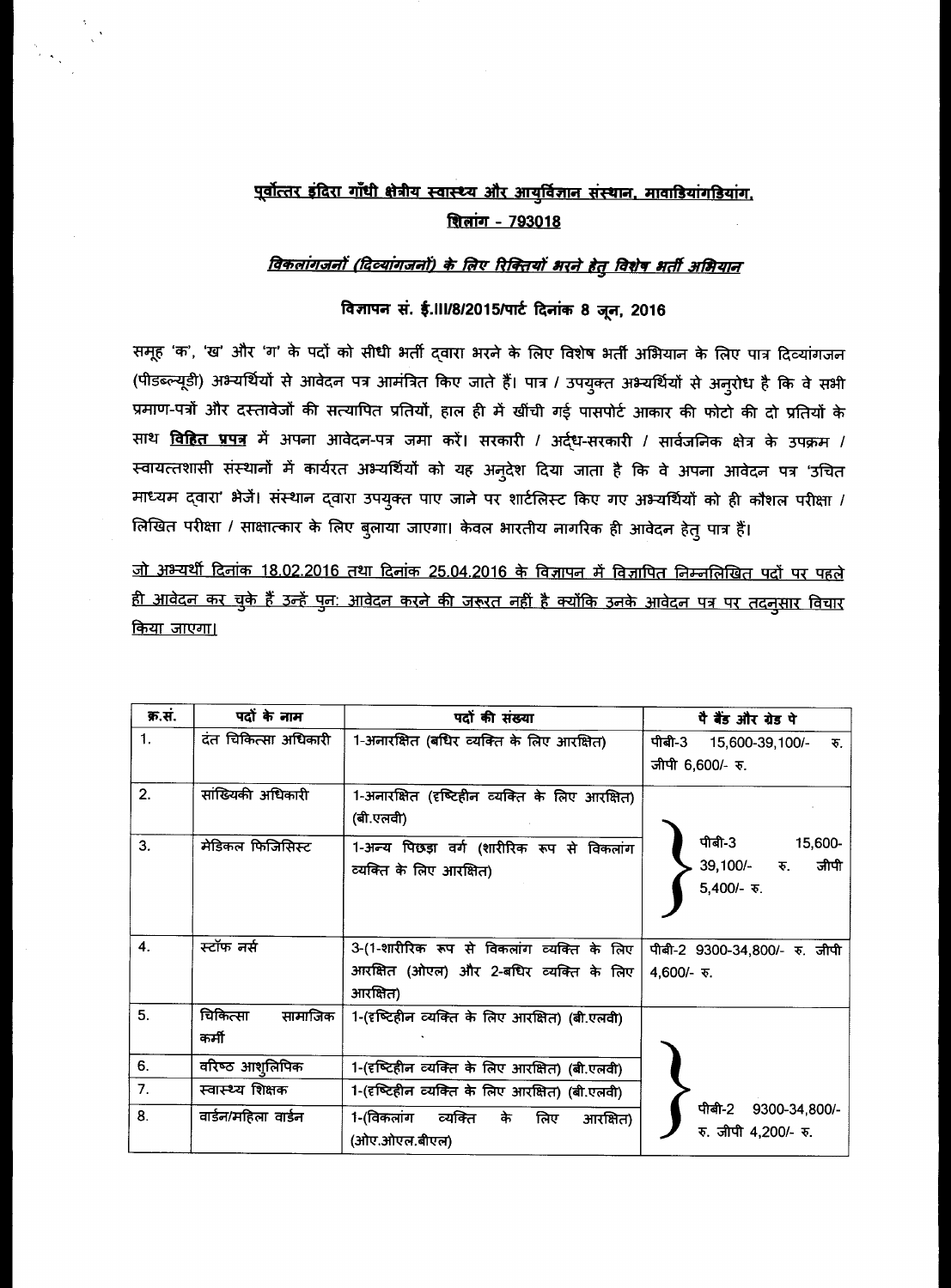| 9.  | तकनीकी सहायक         | 2-(1-अनारक्षित एवं 1-एसटी) (शारीरिक रूप से<br>विकलांग एवं बधिर व्यक्ति के लिए आरक्षित)<br>(ओएल) |                                                 |
|-----|----------------------|-------------------------------------------------------------------------------------------------|-------------------------------------------------|
| 10. | हाउस कीपर            | 1-अनारक्षित (शारीरिक रूप से विकलांग व्यक्ति<br>(ओएल) के लिए आरक्षित)                            | पीबी-1<br>5200-20,200/-<br>रु. जीपी 2,800/- रु. |
| 11. | मल्टी टॉस्किंग स्टॉफ | 1-अनारक्षित (शारीरिक रूप से विकलांग व्यक्ति के  <br>लिए आरक्षित) (ओए, ओएल)                      | पीबी-1 5200-20200/- रु. जीपी<br>1800/- रु.      |

*<u>एनबी: प्रयुक्त संक्षिप्त शब्द:</u>* ओएल = एक पैर, बीएलओए = दोनों पैर और एक बांह, बी = दृष्टिहीन, एलवी = कम दिखाई देना, **एचएच = बधिर, ओए =** एक बांह, **ओएएल =** एक बांह और एक पैर, **बीएल =** दोनों पैर।

शैक्षणिक अर्हता संबंधी योग्यताओं, आयु, अनुभव आदि के संबंध में और अधिक जानकारी के लिए तथा आवेदन पत्र के विहित प्रपत्र को डाउनलोड करने के लिए कृपया संस्थान की वेबसाइट <u>http://www.neigrihms.gov.in दे</u>खें।

विहित प्रपत्र में पूर्ण रूप से भरे हुए आवेदन पत्र **"भर्ती प्रकोष्ठ, स्थापना अनुभाग-III", पूर्वोत्तर इंदिरा गांधी स्वास्थ्य** <mark>एवं आयुर्विज्ञान संस्थान, मावडियांगडियांग, शिलांग - 793018</mark> को भेजे जा सकते हैं और लिफाफे पर बड़े-बड़े अक्षरों में "……………………………………………………………………...पद के लिए आवेदन पत्र" लिखा होना चाहिए।

आवेदन पत्र जमा करने की अंतिम तिथि 8 जुलाई, 2016 है।

हस्ताक्षरित/-उप निदेशक (प्रशासन) एनईआईजीआरआईएचएमएस, शिलांग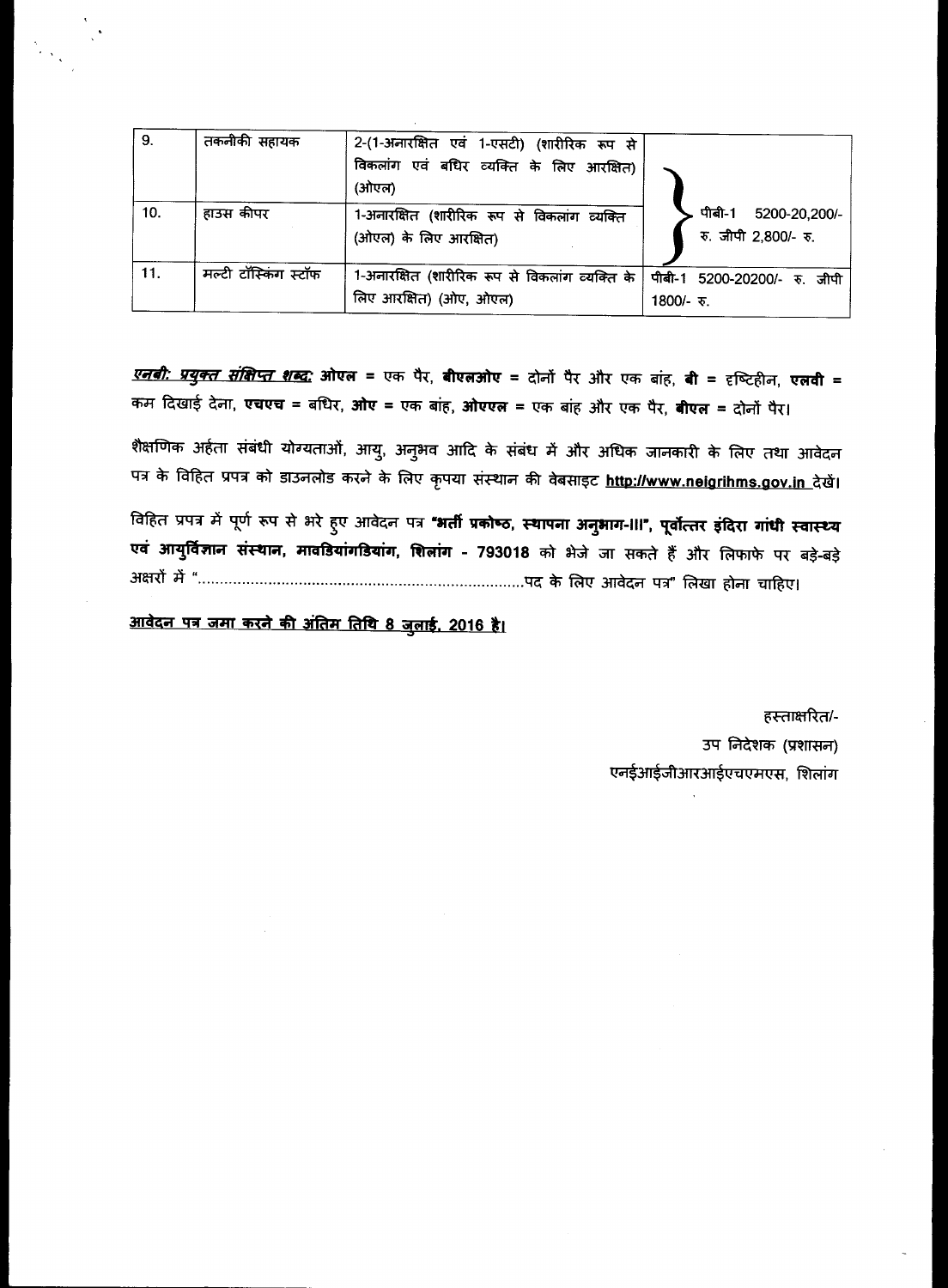### <u>पूर्वोत्तर इंदिरा गांधी क्षेत्रीय स्वास्थ्य आयुर्विज्ञान संस्थान, मावडिआंगडिआंग, शिलांग- 793018</u>

### विकलांग व्यक्तियों (पीडब्ल्यूडी) के रिक्त पदों को भरने हेतु विशेष भर्ती अभियान

### विज्ञापन सं. ई. ।।।/8/2015/पार्ट दिनांक 8 जून, 2016

समूह 'क' 'ख' तथा 'ग' की निम्न आरक्षित श्रेणियों के पदों को सीधी भर्ती दवारा विशेष भर्ती अभियान के माध्यम से भरने हेतु योग्य **पीडब्ल्यूडी उम्मीदवारों** से आवेदन आमंत्रित किए जाते हैं। योग्य / उपयुक्त उम्मीदवारों से अनुरोध है कि वे अपने प्रमाण पत्रों / दस्तावेजों की सत्यापित प्रतियां, पासपोर्ट आकार के दो नवीनतम फोटो के साथ अपने आवेदन पत्र को <mark>निर्धारित फोर्मेट में</mark> भरकर जमा करवाएं। सरकारी / अर्ध-सरकारी / निजी क्षेत्र / स्वायत संस्थानों में काम करने वाले आवेदकों को अपना आवेदन उपयुक्त माध्यम से भेजने के निर्देश दिए जाते हैं। केवल चयनित उम्मीदवारों को कौशल / लिखित परीक्षा / साक्षात्कार या जैसा संस्थान दवारा उपयुक्त समझा जाएगा, हेतु बुलाया जाएगा। केवल भारतीय नागरिक ही आवेदन हेतु पात्र हैं। <u>जिन उम्मीदवारों ने दिनांक 18.02.2016 तथा दिनांक</u> <u>24.04.2016 के विज्ञापन के तहत निम्न पदों हेतु आवेदन किया था, उन्हें दोबारा **आवेदन करने की आवश्यकता नहीं है** क्योंकि उनके आवेदनों पर तदनुसार विचार</u> किया जाएगा।

| क्र. | पद का नाम        | पदों की संख्या        |                              | वेतन बैंड तथा ग्रेड शैक्षणिक योग्यता तथा अनुभव                                                 | आयु सीमा (आवेदन की        |
|------|------------------|-----------------------|------------------------------|------------------------------------------------------------------------------------------------|---------------------------|
| सं.  |                  |                       | वेतन                         |                                                                                                | अंतिम तिथि को)            |
|      | चिकित्सा  <br>दत | 1-अनारक्षित<br>(बधिर) | पीबी-3, 15,660-   अनिवार्यः- |                                                                                                | आयु 45 वर्ष से अधिक न $ $ |
|      | अधिकारी          | विकलांग<br>हेत्       |                              | 39,100/- रुपए ग्रेड   1.  संबंधित  विशेषज्ञता  में  मान्यता-प्राप्त  स्नातकोत्तर  अर्हता   हो। |                           |
|      |                  | आरक्षित)              | वेतन - 6,600   जैसे-एमडीएस   |                                                                                                |                           |
|      |                  |                       | रुपए                         | या                                                                                             |                           |
|      |                  |                       |                              | (i) दंत चिकित्सा अधिनियम, 1948, की अनुसूची के                                                  |                           |
|      |                  |                       |                              | भाग-। या भाग-॥। में शामिल मान्यता प्राप्त दंत                                                  |                           |
|      |                  |                       |                              | चिकित्सा अर्हता (दंत चिकित्सा अधिनियम, 1948 की                                                 |                           |
|      |                  |                       |                              | धारा 10 की उप-धारा (1) या (2) या (4) में                                                       |                           |
|      |                  |                       |                              | विनिर्दिष्ट या भाग-(1) में शामिल अर्हता प्राप्त व्यक्ति                                        |                           |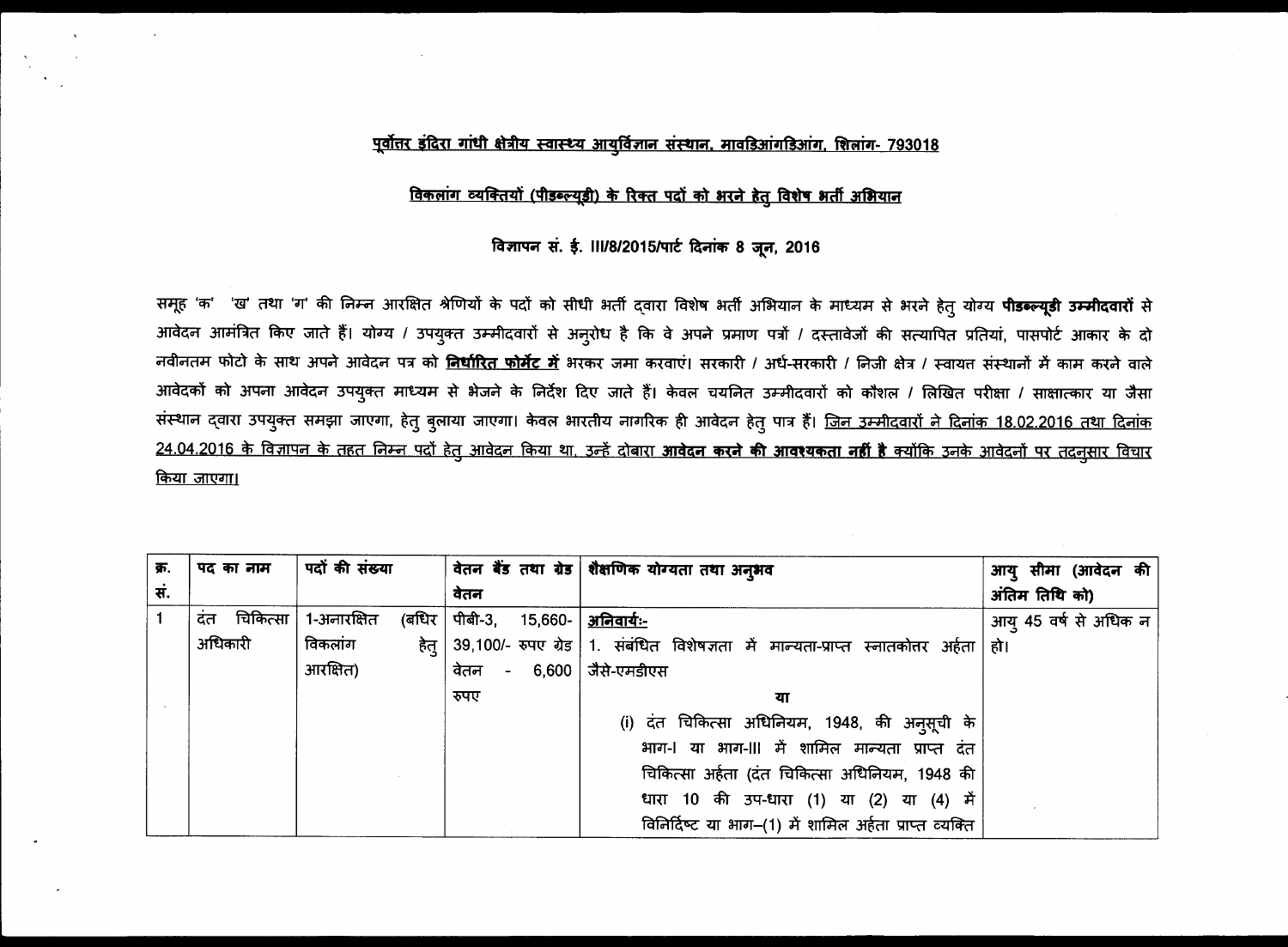|                |            |                                     |                     | किसी दंत चिकित्सा संस्थान में अधिमानतः दंत<br>(ii)                                      |                      |
|----------------|------------|-------------------------------------|---------------------|-----------------------------------------------------------------------------------------|----------------------|
|                |            |                                     |                     | चिकित्सक के रूप में 8 (आठ) वर्ष का अनुभव                                                |                      |
|                |            |                                     |                     | 2. भारत के दंत चिकित्सा परिषद के तहत पंजीकृत होना                                       |                      |
|                |            |                                     |                     | चाहिए।                                                                                  |                      |
| $\overline{c}$ | सांख्यिकीय | -अनारक्षित<br>$\mathbf{1}$          | पीबी-3<br>15,600-   | किसी मान्यता प्राप्त विश्वविद्यालय से सांख्यिकी में आयु 35 वर्ष से अधिक<br>$\mathbf{1}$ |                      |
|                | अधिकारी    | (दृष्टिहीनों<br>हेत्                | 39,100/-रुपए ग्रेड  | स्नातकोत्तर डिग्री                                                                      | नहीं हो।             |
|                |            | आरक्षित) बी.एलवी                    | वेतन - 5400/-       | 2. किसी मान्यता प्राप्त संस्थान से कम्प्यूटर एप्लीकेशन में                              |                      |
|                |            |                                     | रुपए                | स्नातकोत्तर डिप्लोमा (पीजीडीसीए)                                                        |                      |
|                |            |                                     |                     | 3. अधिमानतः किसी चिकित्सा संस्थान में स्वास्थ्य के क्षेत्र से                           |                      |
|                |            |                                     |                     | संबंधित सांख्यिकी कार्य करने का 2 (दो) साल का अनुभव                                     |                      |
| 3.             | चिकित्सा   | 1-(अन्य पिछडा वर्ग)                 | पे-बैंड-3 15,600-   | 1. किसी मान्यता प्राप्त विश्वविद्यालय से चिकित्सा भौतिक आयु 35 वर्ष से अधिक             |                      |
|                | ॵऻतिक      | (शारीरिक रूप से                     | 39,100 रुपए ग्रेड   | शास्त्र में एमएससी या इसके समकक्ष                                                       | नहीं हो।             |
|                | विज्ञानी   | विकलाग व्यक्ति हेत्                 | वेतन - 5400/-       | अथवा                                                                                    |                      |
|                |            | आरक्षित) (ओएल)                      | रुपए                | 2. (i) किसी मान्यता प्राप्त विश्वविद्यालय से भौतिकी में                                 |                      |
|                |            |                                     |                     | एमएससी।                                                                                 |                      |
|                |            |                                     |                     | (ii) किसी मान्यता प्राप्त विश्वविदयालय / संस्थान से                                     |                      |
|                |            |                                     |                     | रेडियोलॉजी / चिकित्सा भौतिक विज्ञान में स्नातकोतर                                       |                      |
|                |            |                                     |                     | डिप्लोमा / डिग्री।                                                                      |                      |
| 4.             | स्टाफ नर्स | $3$ - (1- शारीरिक रूप               | वेतन बैंड-3 9300-   | अनिवार्यः-                                                                              | 35 वर्ष से अधिक नहीं |
|                |            | से विकलांग व्यक्ति                  | 34,800/-रुपए ग्रेड- | 1. किसी मान्यता प्राप्त विश्वविद्यालय / बोर्ड से दसवीं या हो।                           |                      |
|                |            | हेतु आरक्षित तथा 2                  | पे - 4600/-रुपए     | इसके समकक्ष                                                                             |                      |
|                |            | बधिर व्यक्ति हेत्                   |                     | 2. किसी मान्यता प्राप्त संस्थान से सामान्य नर्सिंग व                                    |                      |
|                |            | आरक्षित)                            |                     | मिडवाइफरी में प्रमाण-पत्र या पुरूष नर्स के लिए समकक्ष                                   |                      |
|                |            |                                     |                     | अर्हता।                                                                                 |                      |
|                |            |                                     |                     | 3. किसी राज्य नर्सिंग परिषद में 'ए' ग्रेड नर्स तथा मिडवाइफरी                            |                      |
|                |            |                                     |                     | के रूप में पंजीकृत होना चाहिए और पुरुष नर्स के लिए                                      |                      |
|                |            |                                     |                     | समकक्ष अर्हता।                                                                          |                      |
| 5.             | वरिष्ठ     | 1-(दृष्टिहीन व्यक्तियों   पे-बैंड-2 |                     | 9300- 1. किसी मान्यता प्राप्त विश्वविद्यालय / बोर्ड से बारहवीं या आयु 30 वर्ष से अधिक   |                      |

 $\mathcal{L} \in \mathcal{L}(\mathcal{F})$  .

 $\sim 100$  M  $_{\odot}$ 

 $\label{eq:2} \frac{\partial \mathbf{y}_i}{\partial \mathbf{y}_i} = \frac{\partial \mathbf{y}_i}{\partial \mathbf{y}_i}$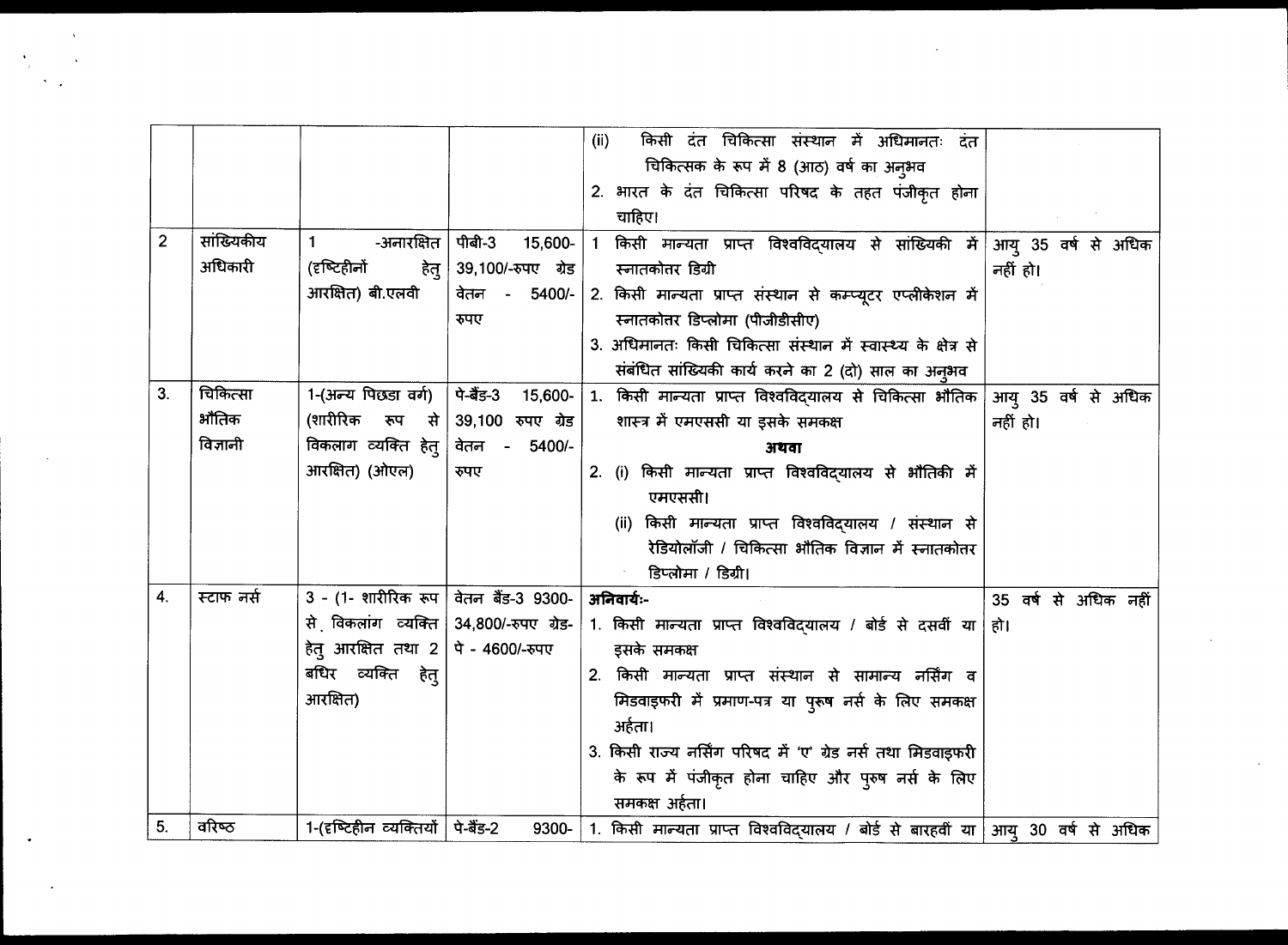|                | आशुलिपिक             | आरक्षित)<br>हेतु                            | 34,800/-रुपए ग्रेड- क्रिसके समकक्ष |                                                                                      | नहीं हो।            |
|----------------|----------------------|---------------------------------------------|------------------------------------|--------------------------------------------------------------------------------------|---------------------|
|                |                      | (बी.एलवी)                                   | पे - 4200/- रुपए                   | 2. कौशल परीक्षण संबंधी मानदंड                                                        |                     |
|                |                      |                                             |                                    | श्रुतलेख - 10 मिनट                                                                   |                     |
|                |                      |                                             |                                    | प्रति मिनट की दर से 100 शब्द                                                         |                     |
|                |                      |                                             |                                    | लिप्यंतरण - कंप्यूटर पर 40 मिनट (अंग्रेजी) या 55 मिनट                                |                     |
|                |                      |                                             |                                    | (हिंदी)।                                                                             |                     |
| 6.             | चिकित्सा             | 1-(दृष्टिहीन व्यक्तियों   पे-बैंड - 2 9300- |                                    | 1. किसी मान्यता-प्राप्त विश्वविद्यालय से सामाजिक कार्य आयु 35 वर्ष से अधिक           |                     |
|                | सामाजिक              | आरक्षित)<br>हेतु                            | 34,800/-रुपए ग्रेड                 | अथवा अनुप्रयुक्त समाजशास्त्र में मास्टर डिग्री                                       | नहीं हो।            |
|                | कार्यकर्ता           | बी.एलवी                                     | $-4200/-$<br>वेतन                  | 2. स्वास्थ्य संबंधी क्षेत्र में सरकारी संगठनों चिकित्सा /                            |                     |
|                |                      |                                             | रुपए                               | सार्वजनिक स्वास्थ्य सेवा में कार्यरत सरकार दवारा मान्यता-                            |                     |
|                |                      |                                             |                                    | प्राप्त प्रतिष्ठित कल्याणकारी अथवा स्वास्थ्य एजेंसियों में                           |                     |
|                |                      |                                             |                                    | सामाजिक कार्यकर्ता के रूप में एक वर्ष के कार्य का अनूभव।                             |                     |
| 7 <sub>1</sub> | स्वास्थ्य            | 1-(दृष्टिहीन विकलागों   पे-बैंड - 2 9300-   |                                    | 1. किसी मान्यता प्राप्त विश्वविद्यालय से डिग्री                                      | आयु 35 वर्ष से अधिक |
|                | शिक्षक               | आरक्षित) $ $<br>हेतु                        |                                    | 34,800/-रुपए ग्रेड- 2. किसी मान्यता प्राप्त संस्थान से स्वास्थ्य शिक्षा में डिप्लोमा | नहीं हो।            |
|                |                      | बी.एलवी                                     | पे - 4200/- रुपए                   | 3. स्वास्थ्य शिक्षा में कम से कम 5 वर्ष के कार्य का अनुभव,                           |                     |
|                |                      |                                             |                                    | ग्रामीण क्षेत्रों में कार्य को वरीयता दी जाएगी।                                      |                     |
| 8.             | वाईन / महिला $\vert$ | 1-(शारीरिक रूप से   पे-बैंड - 2 9300-       |                                    | 1. किसी मान्यता प्राप्त विश्वविद्यालय से स्नातक डिग्री।                              |                     |
|                | वाईन                 | व्यक्तियों  <br>विकलांग                     |                                    | $34,800$ /-रुपए ग्रेड 2. होटल मैनेजमेंट / हाऊस कीपिंग / सामग्री प्रबंधन / जन         |                     |
|                |                      | हेतु आरक्षित)                               | $-4200/-$<br>वेतन                  | सम्पर्क / संपदा प्रबंधन में प्रमाण-पत्र / डिप्लोमा।                                  |                     |
|                |                      | (ओए. ओएल. बीएल)                             | रुपए                               | 3. सहायक वाईन के रूप में 4 वर्ष का अनुभव या हाऊस कीपर                                |                     |
|                |                      |                                             |                                    | या किसी प्रतिष्ठित संस्थान / नर्सिंग कालेज के हास्टल में                             |                     |
|                |                      |                                             |                                    | सदृश पद पर 6 वर्ष का अनुभव।                                                          |                     |
| 9.             | तकनीकी               | (अनारक्षित)<br>$1 -$                        | पीबी-<br>5200-                     | 1. किसी मान्यता प्राप्त विश्वविद्यालय से बीएससी या समकक्ष  अधिकतम 30 वर्ष            |                     |
|                | सहायक                | (शारीरिक रूप से $ $                         | 20200/-रु.<br>जीपी                 | और किसी प्रतिष्ठित संस्थान/संगठन से हीमोडायलिसिस में                                 |                     |
|                |                      | विकलांग (ओएल) के                            | 2800/-रु.                          | दो वर्ष का अनुभव।                                                                    |                     |
|                |                      | लिए जनरल मेडिसिन                            |                                    | अथवा                                                                                 |                     |
|                |                      | विभाग हेतु आरक्षित)                         |                                    | 2. किसी मान्यता प्राप्त बोर्ड/विश्वविद्यालय से विज्ञान विषय के                       |                     |
|                |                      |                                             |                                    | साथ 12वीं कक्षा उत्तीर्ण और हीमोडायलिसिस में डिप्लोमा                                |                     |

 $\mathcal{A}^{\pm}$ 

 $\bullet$ 

 $\sim 10^{-10}$ 

 $\sim 10^{-1}$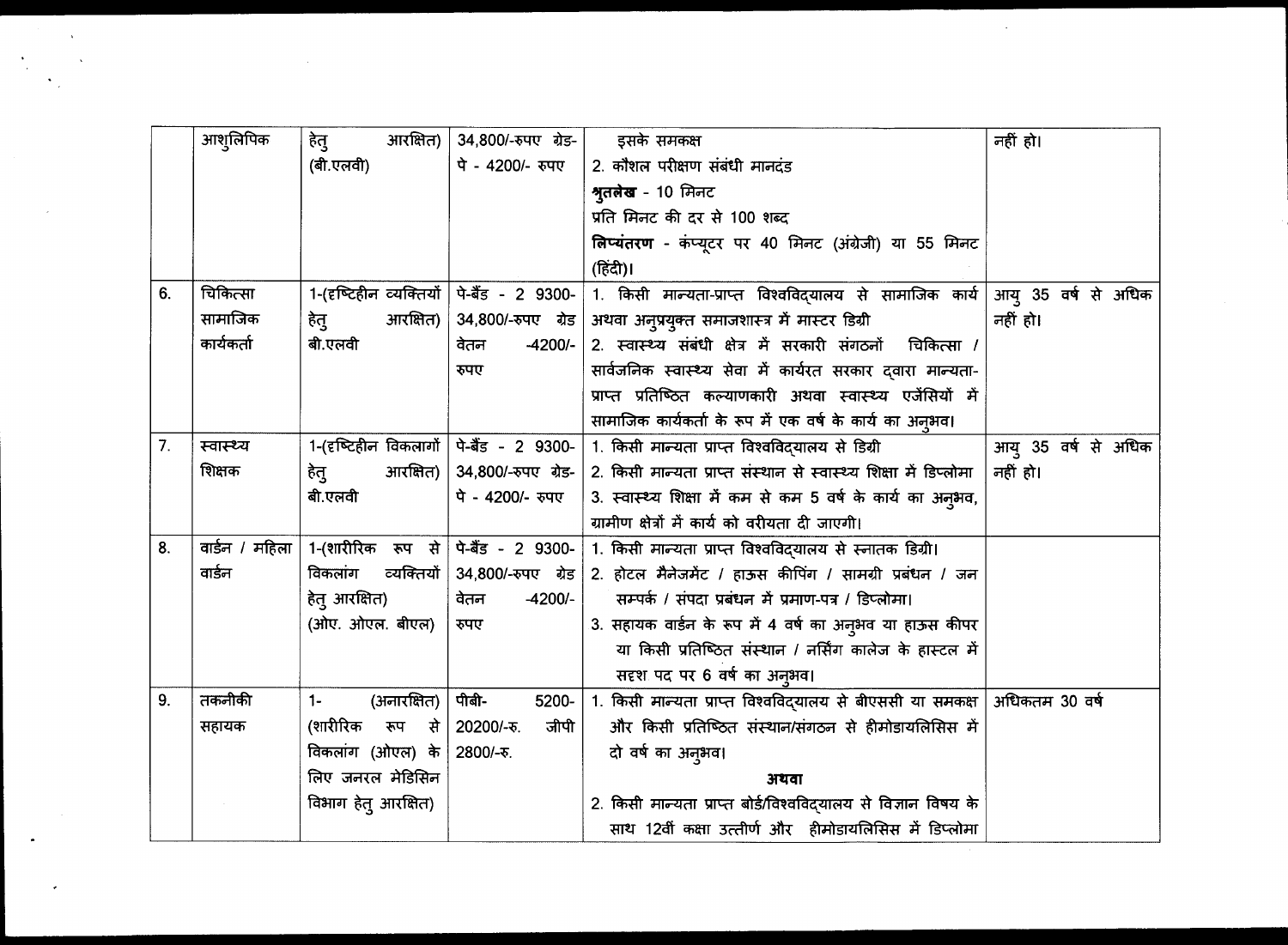|     |                |                    |                 | तथा किसी प्रतिष्ठित संस्थान/संगठन से हीमोडायलिसिस में                          |                |
|-----|----------------|--------------------|-----------------|--------------------------------------------------------------------------------|----------------|
|     |                |                    |                 | दो वर्ष का अनुभव।                                                              |                |
| 10. | तकनीकी         | 1- (अ.ज.जा) (श्रवण | पीबी- 5200-     | 1. किसी मान्यता प्राप्त विश्वविद्यालय से बीएससी और (किसी   अधिकतम 30 वर्ष      |                |
|     | सहायक          | विकलांग के लिए     | 20200/-रु. जीपी | अस्पताल की अस्थिरोग इकाई में कार्य करने का दो वर्ष का                          |                |
|     |                | अस्थि रोग विभाग    | 2800/-रु.       | अनुभव, जिसमें अस्थि शल्यक्रिया और प्लास्टर लगाने हेतु                          |                |
|     |                | हेतु आरक्षित)      |                 | सी-आर्म के रख-रखाव का अनुभव शामिल है।)                                         |                |
|     |                |                    |                 | अथवा                                                                           |                |
|     |                |                    |                 | 2. किसी मान्यता प्राप्त बोर्ड/विश्वविद्यालय से विज्ञान विषय के                 |                |
|     |                |                    |                 | साथ 12वीं कक्षा उत्तीर्ण और ओटी प्रौद्योगिकी में डिप्लोमा                      |                |
|     |                |                    |                 | तथा (किसी अस्पताल की अस्थिरोग इकाई में कार्य करने                              |                |
|     |                |                    |                 | का दो वर्ष का अनुभव, जिसमें अस्थि शल्यक्रिया और                                |                |
|     |                |                    |                 | प्लास्टर लगाने हेतु सी-आर्म के रख-रखाव का अनुभव                                |                |
|     |                |                    |                 | शामिल है।)                                                                     |                |
| 11. | हाउस कीपर      | 1- (अनारक्षित)     | पीबी- 5200-     | 1. किसी मान्यता प्राप्त विश्वविद्यालय से स्नातक की डिग्री।                     | अधिकतम 30 वर्ष |
|     |                | (शारीरिक रूप से    | 20200/-रु. जीपी | 2. होटल प्रबंधन/हाउस कीपिंग/सामग्री प्रबंधन जन-संपर्क/संपदा                    |                |
|     |                | विकलांग (ओएल) के   | 2800/-रु.       | प्रबंधन में प्रमाण-पत्र/डिप्लोमा।                                              |                |
|     |                | लिए आरक्षित)       |                 | 3. हाउस कीपिंग में चार वर्ष का अनुभव या किसी प्रतिष्ठित                        |                |
|     |                |                    |                 | संस्थान नर्सिंग कॉलेज के छात्रावास में उसी क्षमता में कार्य                    |                |
|     |                |                    |                 | करने का अन्औव।                                                                 |                |
| 12. | मल्टी टास्किंग | 1- (अनारक्षित)     | पीबी- 5200-     | किसी मान्यता प्राप्त बोर्ड/विश्वविद्यालय से मैट्रिक या समकक्ष   अधिकतम 25 वर्ष |                |
|     | स्टॉफ          | (शारीरिक रूप से    | 20200/-रु. जीपी | परीक्षा उत्तीर्ण।                                                              |                |
|     |                | विकलांग            | 1800/-रु.       | अथवा                                                                           |                |
|     |                | (ओएल.ओए) के लिए    |                 | औदयोगिक प्रशिक्षण संस्थान (आईटीआई) उत्तीर्ण।                                   |                |
|     |                | आरक्षित)           |                 |                                                                                |                |

 $\mathcal{F}_{\mathcal{G}}$ 

<u>ध्यान दें प्रयुक्त संक्षिप्तियां</u>: ओएल = एक पैर से विकलांग, **बीएलओए** = दोनों पैरों और एक बांह से विकलांग, **बी =** हष्टिहीन, एलवी = कमजोर दृष्टि, एचएच = श्रवण विकलांग, **ओए** = एक बांह से विकलांग, **ओएएल** = एक बांह और एक पैर से, **बीएल** = दोनों पैरों से विकलांग।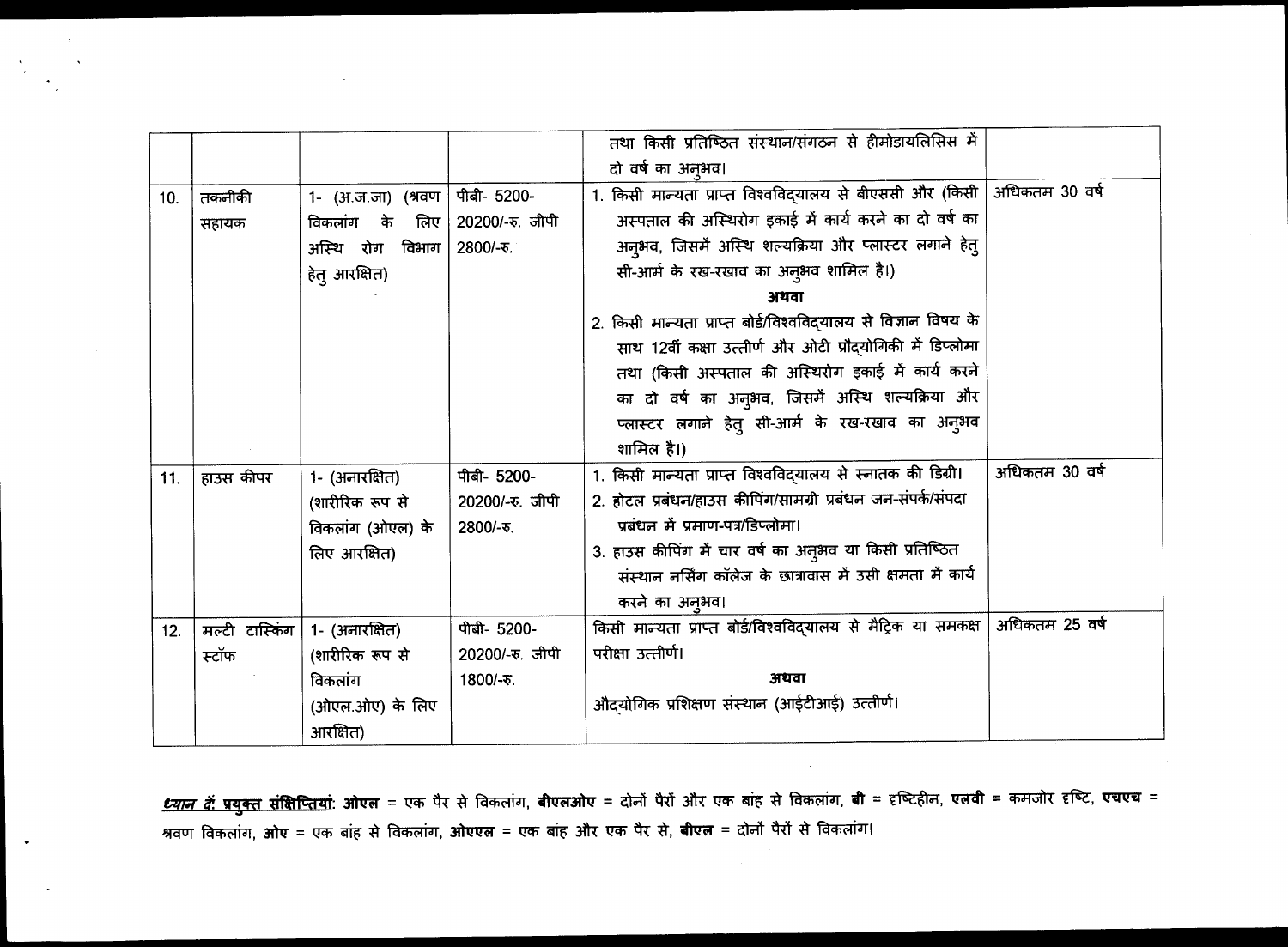### <u>सामान्य सूचनाः</u>

- 1. भारत सरकार दवारा जारी निर्देशों या आदेशों के अनुसार सरकारी सेवकों के लिए ऊपरी आयु सीमा में 5 वर्ष तक की छूट दी जाएगी।
- 2. सरकारी नियमों के अनुसार अ.जा/अ.ज.जा/अ.पि.व/भूतपूर्व सैनिक/विकलांग उम्मीदवारों के लिए भी, जहां पद केवल इन्हीं श्रेणियों के लिए आरक्षित हों, ऊपरी आयू सीमा में छूट की अनुमति दी जाएगी।
- 3. अ.ज.जा/अ.जा/अ.पि.व. और शारीरिक रूप से विकलांग उम्मीदवारों के लिए आरक्षण भारत सरकार दवारा निर्धारित मानकों के अनुसार होगा।
- 4. ऊपर उल्लिखित संबंधित पदों के लिए केवल संबंधित श्रेणी (अर्थात पीएच, वीएच एवं एचएच) के व्यक्ति ही आवेदन कर सकते हैं।
- 5. केंद्र/राज्य सरकार/सार्वजनिक क्षेत्र के उपक्रमों/स्वायत्तशासी संगठनों में कार्यरत व्यक्ति उचित माध्यम से आवेदन प्रेषित करें। किंतु, वे संलग्नकों के साथ आवेदन की अग्रिम प्रति भेज सकते हैं, जो निर्धारित अंतिम तिथि से पहले पहंच जानी चाहिए।
- 6. पीडब्ल्यूडी हेतु आरक्षित पदों के लिए न्यूनतम विकलांगता 40% होनी चाहिए। उम्मीदवारों के लिए यह अपेक्षित है कि वे उस श्रेणी में अपनी उम्मीदवारी को प्रमाणित करने के लिए सक्षम प्राधिकारी द्वारा जारी आवश्यक दस्तावेज प्रस्तुत करें, अन्यथा उनके आवेदन को तत्काल अस्वीकृत कर दिया जाएगा।
- 7. अ.पि.व. श्रेणी के लिए आरक्षित पद हेत् आवेदन करने वाले उम्मीदवार के लिए सक्षम प्राधिकारी दवारा जारी वैध (अदयतन) "नॉन-क्रीमी लेअर" प्रमाण-पत्र प्रस्तुत करना अनिवार्य है।
- 8. उम्मीदवार की पात्रता या अन्य बातों के संबंध में संस्थान का निर्णय अंतिम होगा।
- 9. जिन आवेदकों ने आवेदन प्रस्तुत करने की अंतिम तिथि तक अपेक्षित अर्हताएं प्राप्त नहीं की हैं, उनके आवेदनों पर विचार नहीं किया जाएगा।

10. किसी प्रकार के दुष्प्रचार को अनर्हता माना जाएगा।